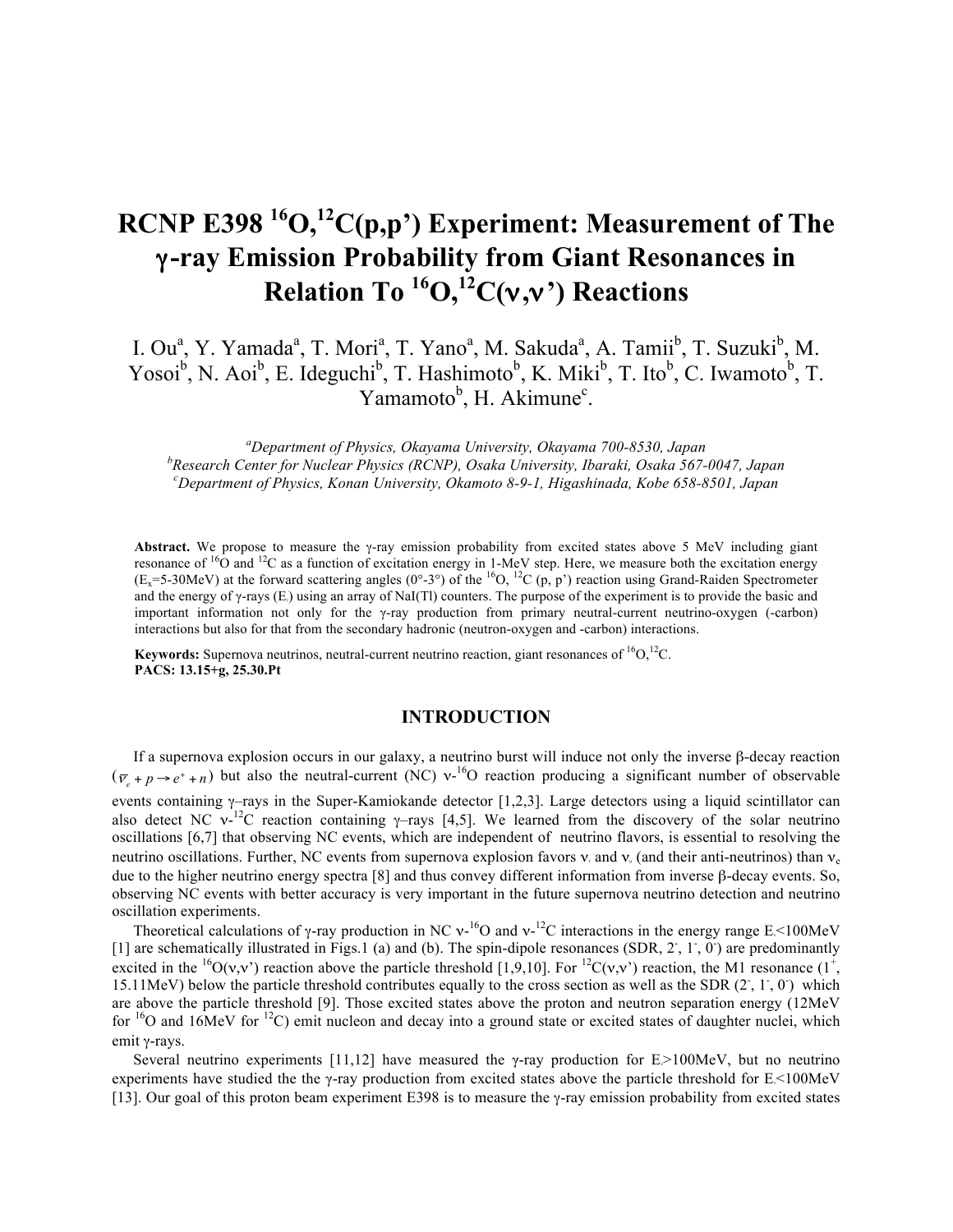above particle threshold, both the SDR and the giant dipole resonance GDR, as a first step, since no such systematic data exist. We explain the experimental method in the next section.

## **16O,12C(p,p') IN RELATION TO 16O,12C(**ν**,**ν**')**

T.Kawabata et al. [14] took data of <sup>16</sup>O(p,p') reaction at scattering angles of  $\theta_{lab}=0^\circ$ , 2.5°, 4°, 6°, 8°, 10°, 12° and 14° using the Grand-Raiden Spectrometer at Research Center for Nuclear Physics (RCNP, Osaka University). Fig.2 is taken from Ref. [15]. At  $\theta_{lab} = 0^\circ$ , the non-spin-flip transition, GDR (1), dominates, while the contributions of the spin-flip transition, SDR (2, 1), show up at  $\theta_{lab} = 4^\circ$ . We make best use of this feature and take data at  $\theta = 0^\circ$ , which covers  $θ_{lab} = 0°-3°$ , to measure the γ-ray emission probability as a function of excitation energy E<sub>x</sub> over 5-30 MeV (1) MeV step). Thus, we can measure the γ-ray emission probability at each  $E_x$  containing the GDR near  $\theta_{lab}=0^{\circ}$  and also the SDR near  $\theta_{lab} = 3^\circ$ . The theoretical calculation predicts the larger cross section for the SDR (2, 1) as  $\theta_{lab}$ increases from  $0^{\circ}$  to  $5^{\circ}$  [16].



**FIGURE 1.** Excited states of <sup>16</sup>O and <sup>12</sup>C, and those of daughter nuclei, relevant to <sup>16</sup>O(ν,ν'γ) and <sup>12</sup>C(ν,ν'γ).

We note that the measurement of the *γ*-ray emission probability in <sup>16</sup>O, <sup>12</sup>C(p,p') at 0<sup>°</sup> will be used for that in <sup>16</sup>O, <sup>12</sup>C(p, p'). The estimation of the *y*-ray emission probability in <sup>16</sup>O(*y,y*') reaction wit <sup>12</sup>C(n,n'). The estimation of the *γ*-ray emission probability in <sup>16</sup>O(*v*,*v*') reaction with accuracy of a few %, including <sup>16</sup>O, <sup>12</sup>C (n,n<sup>2</sup>) reactions, is also important to the neutrino physics at E>200 MeV [12,17,18].



**FIGURE 2.** Cross section  $d\sigma/dE_x$  of <sup>16</sup>O(p,p') at  $\theta_{lab} = 0^\circ$  and 4°.

#### **E398 EXPERIMENTAL SETUP**

In the E398 experiment, we measure the γ-ray emission probability for  $E_x > 5$  MeV including giant resonances, both the SDR and GDR ( $E_x = 16~30$ MeV), of <sup>16</sup>O and <sup>12</sup>C, as a function of excitation energy ( $E_x$ ) at  $\theta_{lab} = 0$ °-3°. The proton beam and the Grand Raiden of RCNP provide precise measurement of the excitation energy ( $\Delta E_{x} \sim 20 \text{keV}$  at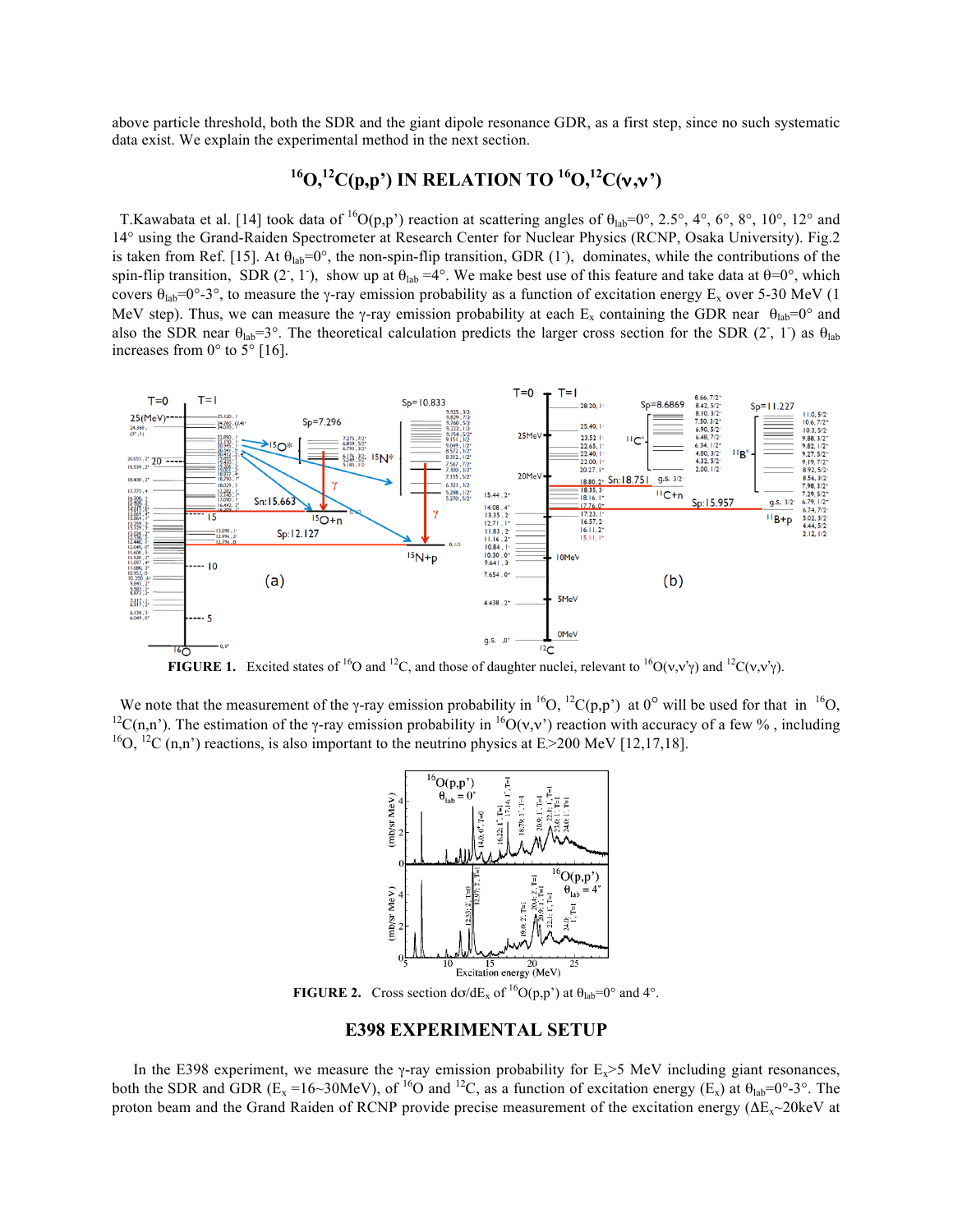the beam energy  $(E_p) = 298MeV$ ). We implement a new γ-ray detector array to the Grand Raiden. The new γ-ray detector consists of an array of 5x5 NaI(Tl) counters of 5.1cmx5.1cmx15.2cm each and an array of 1x6 CsI(Tl) counters of 6.5cmx6.5cmx30cm each behind the NaI array. We will use the same NaI counters used in RCNP E148 experiment [19]. For CsI counters, CsI crystals are wrapped with Millipore (light reflector) and attached to light guides and 2" PMTs. The energy resolutions of NaI and CsI with PMT are 2% and 3% for 2.5MeV, respectively (Fig.3). Signals will be read out by ADC and TDC modules. We are upgrading now from CAMAC modules to VME modules to improve the live time of DAQ system in RCNP.



**FIGURE 3.** Energy resolution of a NaI(Tl) and a CsI(Tl) counter.

The performance of the detector is evaluated with Monte Carlo simulation (GEANT4) to determine the present design. We found that the γ-ray energy incident in the NaI array spreads over more than 2 counters by multiple Compton scattering. Thus, in order to measure the total energy of incident γ-ray, we decided to make an array of 5x5 NaI counters using the inner 3x3 counters as active counters and the surrounding 16 counters as veto counters (Compton suppression), and to place 6 CsI counters behind the NaI array as veto counters (Fig.4). We will place this γ-ray detector as close as 20 cm to the target. The detection efficiency of inner 3x3 array for an γ-ray with energy of 6MeV is estimated by the GEANT4 simulation to be about 1%.

We will make the best use of the known excited states of  ${}^{16}O$  and  ${}^{12}C$ : 6.9 MeV from  $J^p=2^+(\gamma$ -ray emission probability: 100%) in <sup>16</sup>O<sup>\*</sup> and 4.4 MeV from 2<sup>+</sup> (100%) and 15.1MeV from 1<sup>+</sup>(76%) in <sup>12</sup>C<sup>\*</sup>[20]. The γ-rays from those known states will be used to monitor the gain of PMTs and the detection efficiency of the γ-ray detector, and more importantly, the γ-ray emission probability of those states can be checked *in-situ* throughout the experimental period.



**FIGURE 4.** Design of γ-ray detector array.

We estimated the γ-ray event rate with proton beam energy of 298 MeV, intensity of 10nA and target thickness of 30mg/cm<sup>2</sup>. We use a cellulose ( $C_6H_{10}O_5$ ) film and a carbon film (<sup>12</sup>C) for targets. Oxygen data will be extracted by subtracting carbon data from cellulose data. In 4 days of datataking with cellulose target and 2 days with carbon target, we can get at least 20K of γ-ray event for  $E_x=16~30MeV$  in 1-MeV bin for both  $16$ O and  $12$ C. So, we expect to measure the γ-ray emission probability with statistic error of a few %. We hope that E398 datataking will happen in 2013.